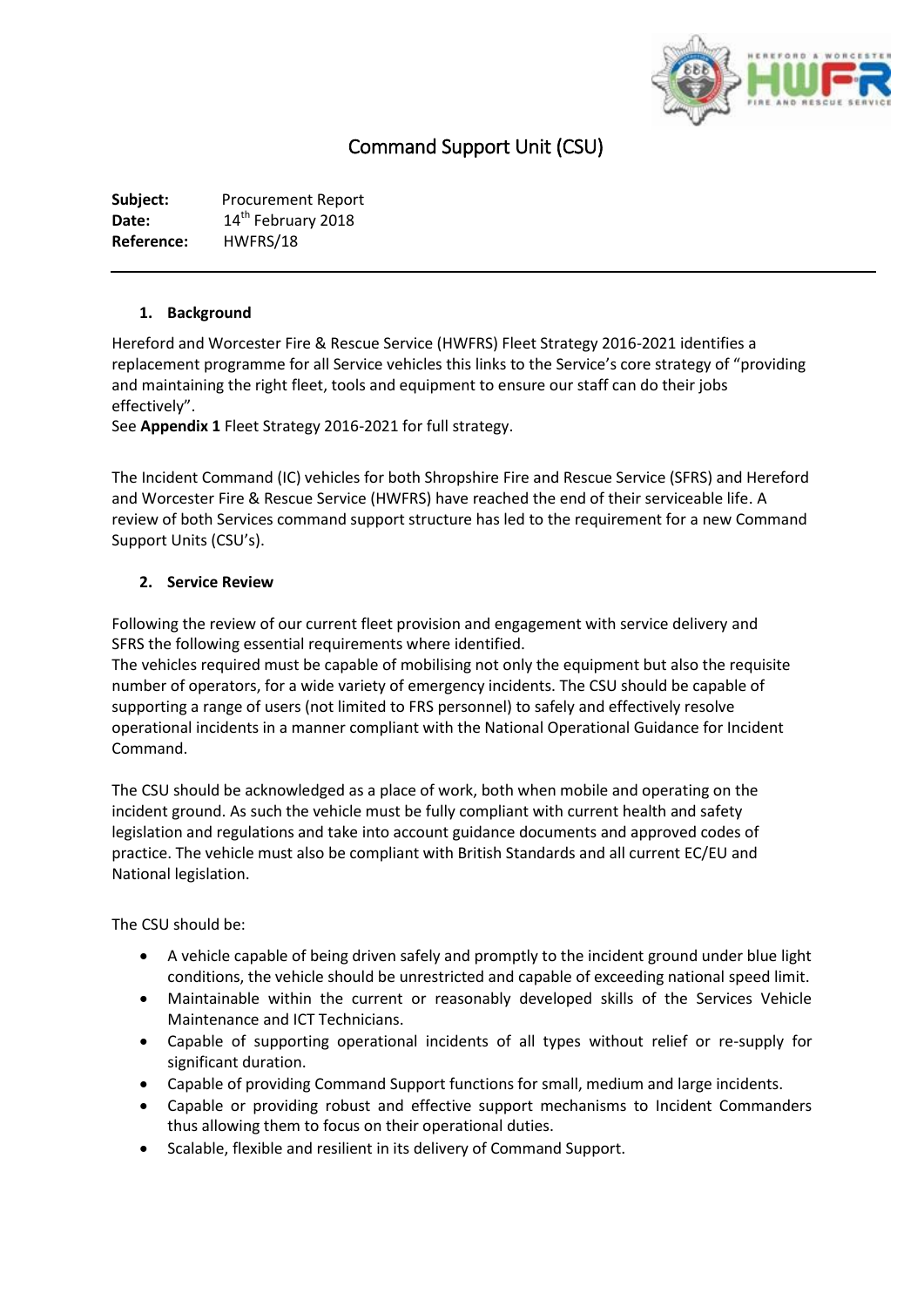- Based on the existing CSU operations model, i.e. providing independent areas for skilled operators, command support functions and meetings/briefings.
- Capable of supporting a reasonable degree of multi-agency interoperability.

The CSU should also be capable of providing support for training and development and administrative support to other service activities, e.g. a mobile office or an Incident Command assessment environment.

The vehicle must be suitable for permanent location at the intended home station with regards to access, egress and parking.

The final vehicle should give consideration to interoperability in particular:

- Emergency Services Mobile Communication Programme (ESMCP)
- Public Services Network (PSN)
- Joint Operations Command (JOC)
- Joint Emergency Services Interoperability Programme (JESIP)

Due to the interoperability requirement HWFRS and SFRS will collaborate on a regional procurement exercise and work to a standardised specification where possible. The vehicle specifications have been split in to 2 lots for ease of response and analysis.

As part HWFRS and SFRS review and finalising the process the following documents where agreed.

#### Finalising of Tender Documents

- 1. Invitation to Tender **Appendix 2**
- 2. Schedule 1- Evaluation Criteria **Appendix 3**
- 3. Schedule 2a- HWFRS Specification **Appendix 4**
- 4. Schedule 2b- SFRS Specification **Appendix 5**
- 5. Schedule 3- Questionnaire **Appendix 6**
- 6. Schedule 4- Pricing Schedule **Appendix 7**

The specification was agreed by HWFRS & SFRS and included the following headings:-

#### Technical Merit and Quality (50%)

- Appliance (15%)
- Ancillary (15%)
- Technical Requirements (15%)
- Layout (15%)
- Communications (20%)
- Remote Diagnostic (10%)
- Documentation (10%)

# Customer Support (15%)

- Warranty (5%)
- Training (5%)
- $\bullet$  ICT (5%)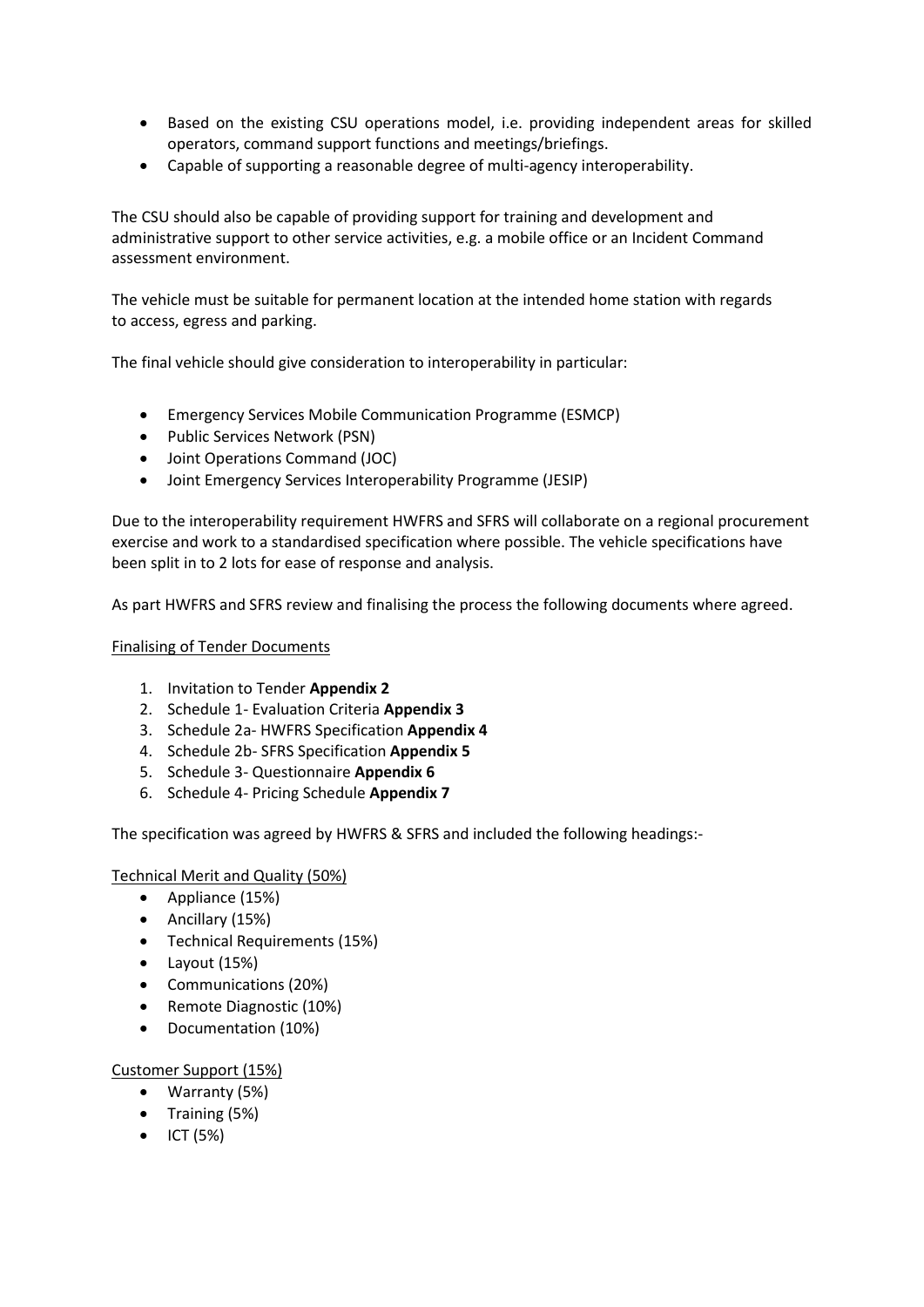Staff Capabilities (5%)

Delivery (Pass/Fail)

Standards, Legislation and Regulation (Requirement)

Equipment Inventory (Requirement)

#### Generic CSU Examples

The Authorities require a 1 year contract for the supply and delivery of 3 Command Support Vehicles (2x HWFRS and 1x SFRS) of slightly varying requirements to be delivered in financial year 2017/18.

#### **3. Procurement**

The Tender for the Command Support Units was advertised on 10<sup>th</sup> November 2017, with a closing date for applications on 20<sup>th</sup> December 2017; however this was extended until 10<sup>th</sup> January 2018 following a suppliers request due to the Christmas Period.

It was run as a mini competition through Lot 7 of the National Framework Agreement for UK Fire and Rescue Emergency Response Vehicle (DS183-15); run by West Midlands Fire and Rescue Service on HWFRS & SFRS behalf.

Lot 7 – Light Special Vehicles, 3 to 7.5 tonnes GVW

- 1. Angloco
- 2. Emergency One (UK) Ltd
- 3. John Dennis Coachbuilders Ltd
- 4. Rosenbauer UK Ltd
- 5. S MacNeillie & Son Ltd (Babcock)
- 6. W H Bence Coachworks Ltd

Lot 7 was chosen due to the anticipated GVW.

# **4. Evaluation Stage**

Evaluation Stages

- Stage 1- Evaluated Price (35%)
- Stage 2- Evaluated structured response to questions; Technical & Quality (50%), Customer Support (15%) and Delivery (Pass/Fail)
- Stage 3- Consolidate Tender Evaluation Score (Collaboration Authorities  $9^{th}$  February 2018)
- Stage 4- No amplification/clarification requested for HWFRS

Evaluation questions were based on the following overarching criteria and weighted scores:

| <b>Award Criteria</b>                                      | <b>Weightings</b> |
|------------------------------------------------------------|-------------------|
| Price                                                      | 30%               |
| Delivery                                                   | Pass/Fail         |
| <b>Technical Merit and Quality (Meeting Specification)</b> | 50%               |
| <b>Staff Capabilities</b>                                  | 5%                |
| <b>Customer Support:</b>                                   |                   |
| Training                                                   | 5%                |
| Warranty                                                   | 5%                |
| <b>ICT Support</b>                                         | 5%                |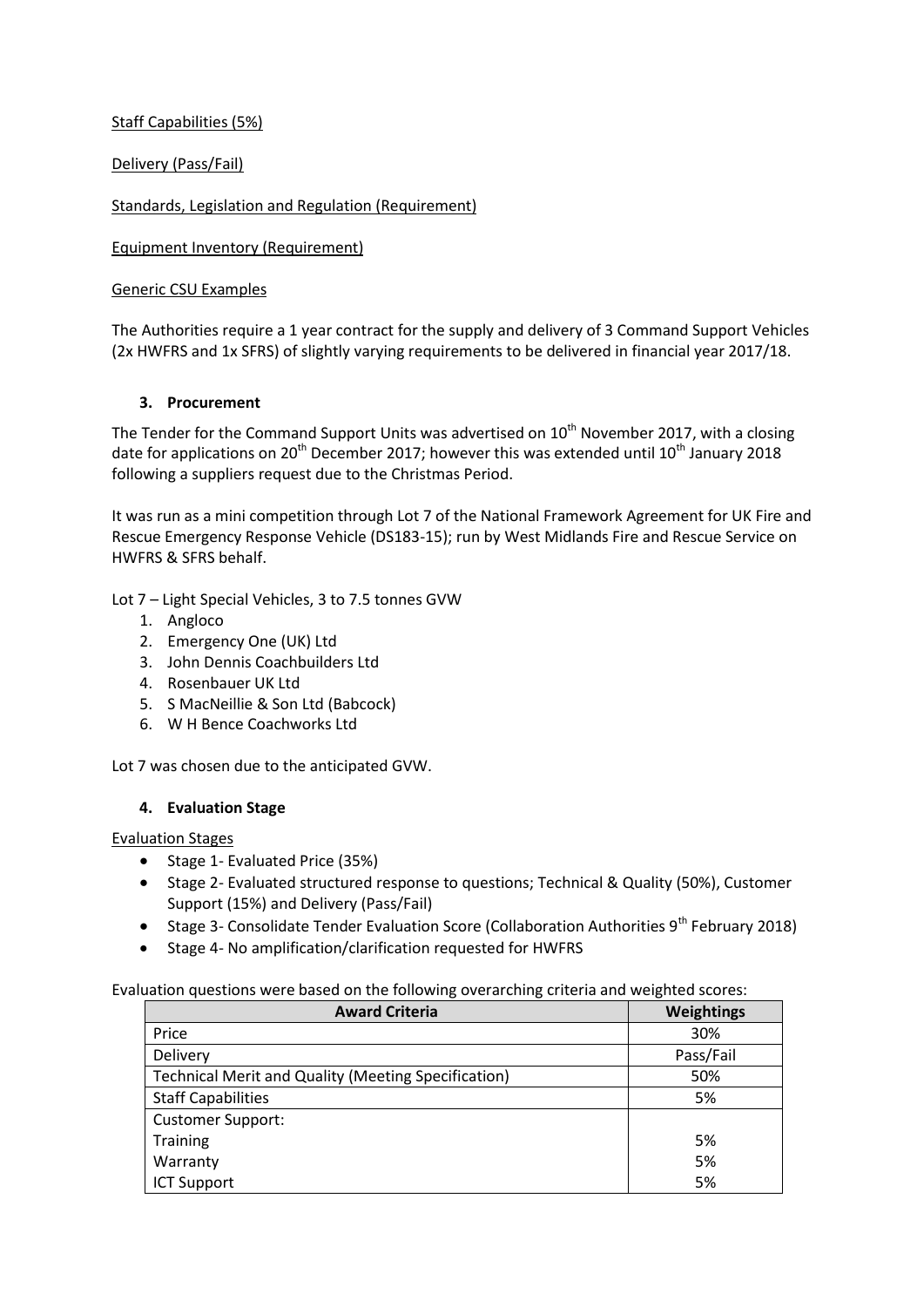3 bids were received from the suppliers listed below.

**Suppliers** 

- 1. Emergency One (UK) Ltd
- 2. S MacNeillie & Son Ltd (Babcock)
- 3. W H Bence Coachworks Ltd

#### **Stage 1- Price (30%)**

A full cost evaluation was carried out on each of the suppliers returned pricing schedules based on the contract period (1 year).

Emergency One (UK) Ltd provided the most economically advantages tender (MEAT) following the evaluation.

### **Stage 2- Technical & Quality (50%), Training (5%), Warranty (5%), ICT Support (5%) Delivery (Pass/Fail)**

#### Technical & Quality, Training and Warranty

The suppliers tenders submissions were reviewed against the above criteria and specification (**Appendix 3-7**) with the evaluation panel consisting of Fleet Manager, Group Commander Head of Operational Logistics and ICT Manager, agreeing, through consensus, an overall score for each question.

#### Delivery (Pass/Fail)

Each of the suppliers confirmed with supporting evidence that they were able to meet the delivery requirement of all three units to be delivered in calendar year 2018.

#### **Stage 3- Consolidated Tender Evaluation Score**

HWFRS & SFRS subsequently met in order to rationalise and challenge each other's initial assessment and where appropriate, moderated through consensus an overall score and justification for each area against the Technical & Quality, Training, Warranty, ICT Support and Delivery requirements. **(Appendix 4 & 5).** 

Following this exercise the collaborating Authorities intend to make a single award for both lots via separate award letters due to the technical aspects of the procurement being scored so close to each other.

The below table summaries HWFRS weighted scores achieved by each of the three suppliers

| Question                     | <b>Emergency</b> | <b>WH Bence</b>       | <b>S MacNeillie &amp;</b> |
|------------------------------|------------------|-----------------------|---------------------------|
|                              | One (UK) Ltd     | <b>Coachworks Ltd</b> | Son Ltd (Babcock)         |
| Price 30%                    | 30%              | 24.66%                | 29.47%                    |
| Delivery (Pass/Fail)         | <b>PASS</b>      | <b>PASS</b>           | <b>PASS</b>               |
| <b>Technical Merit &amp;</b> | 45%              | 47.50%                | 44%                       |
| Quality (50%)                |                  |                       |                           |
| Staff Capabilities (5%)      | 5%               | 5%                    | 5%                        |
| <b>Customer Support:</b>     |                  |                       |                           |
| Training (5%)                | 5%               | 4%                    | 4%                        |
| Warranty (5%)                | 5%               | 4%                    | 4%                        |
| ICT Support (5%)             | 5%               | 5%                    | 5%                        |
| <b>Total score</b>           | 95%              | 90.16%                | 97.47%                    |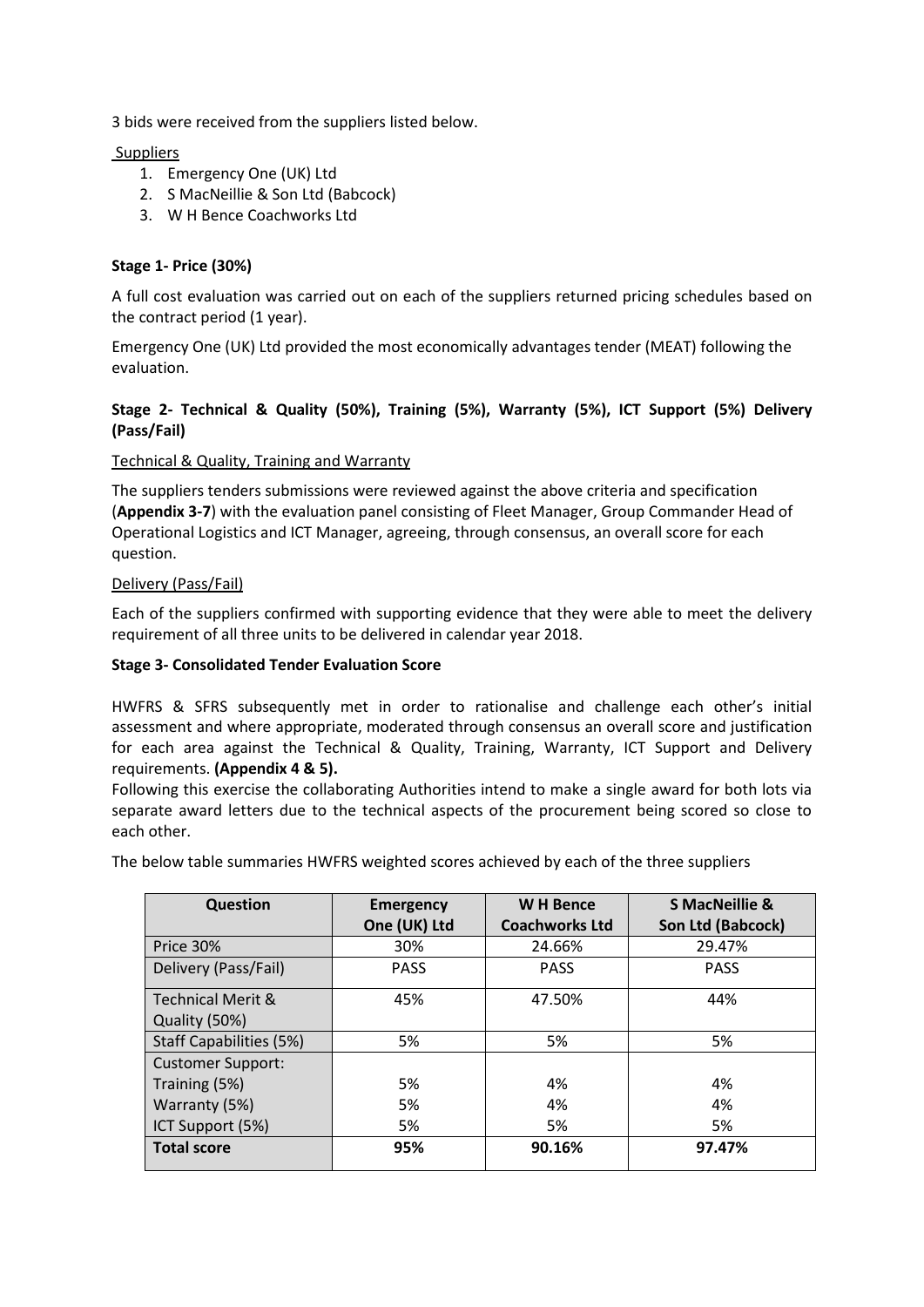# 5. Recommended Decision

Emergency One is awarded the contract for the 3 Command Support Units. (2x HWFRS & 1x SFRS)

Contract Value would be £355,560 based on a year 1 contract for 2 Command Support Vehicles for HWFRS.

This is made up by two stages

- Stage One; Chassis Cab £48,000 per vehicle
- Stage Two; Body Build/Completion £108,920 per vehicle
- Costed Options; £20,860 per vehicle

# **6. Savings**

| Contractor | Purchase<br>Price Per<br>Vehicle | Method of<br>Calculation<br>of Savings | Price for<br>calculation<br>of savings | 2017/18<br>Number of<br>Vehicles to be<br>Purchase and<br>savings | Comments                                                                                                                                                                                                                                                                                                                                                                                                                                                                                   |
|------------|----------------------------------|----------------------------------------|----------------------------------------|-------------------------------------------------------------------|--------------------------------------------------------------------------------------------------------------------------------------------------------------------------------------------------------------------------------------------------------------------------------------------------------------------------------------------------------------------------------------------------------------------------------------------------------------------------------------------|
| E1         | £177,780                         | Tender                                 | £216,242                               | 2 Vehicles<br>£76,924<br>$(E38, 462*2)$<br>22%                    | Collaborative<br>purchase with SFRS<br>has resulted resilience<br>and interoperability of<br>vehicles.<br>Own procurement<br>cost process<br>estimated at 10 days<br>worth of effort at<br>£150 per day. Use of<br>framework resulted in<br>4 days at £150 per day<br>therefore a 'non<br>cashable' savings of<br>£900 can be<br>demonstrated (saved<br>6 days at £150 per<br>day= £900)<br><b>Collaboration Cost to</b><br>HWFRS- Travel, Legal<br>Support, Tender<br>Support approx. £7k |